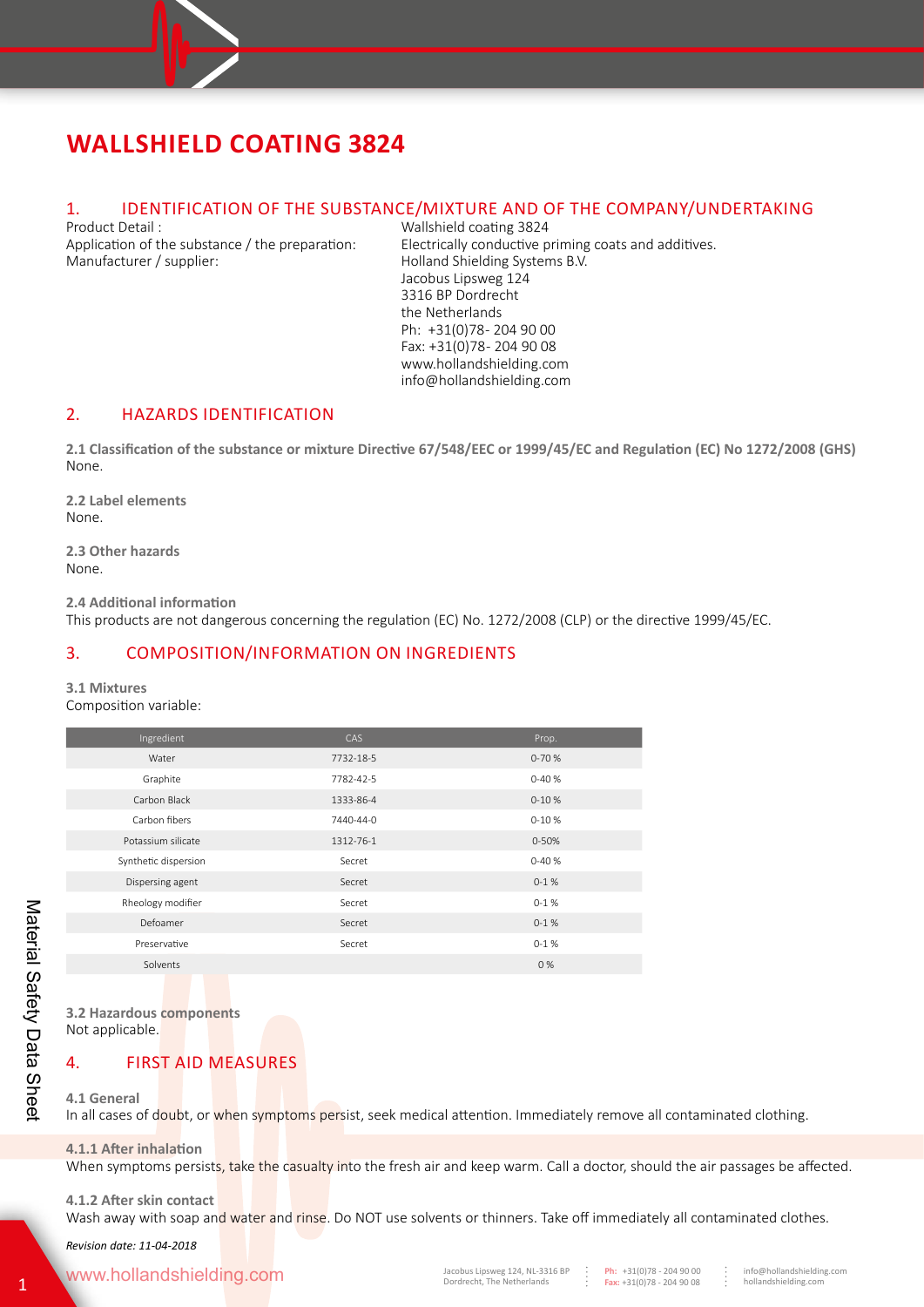**4.1.3 After eye contact**

Remove contact lenses, keep eyelids open. Rinse open eye immediately with plenty of running water. Seek medical adivce if complaint continues.

**4.1.4 After ingestion**

Keep at rest. Do not induce vomiting. Drink water in small draught. When swallowed immediately consult and show packing or label to physician.

**4.2 Most important symptoms and effects, both acute and delayed** No further relevant information available.

**4.3 Indication of any medical attention and special treatment needed** None.

## 5. FIREFIGHTING MEASURES

**5.1.1 Suitable extinguishing media** This products are not flammable. In case of a fire extingnish surroundings as indicated.

**5.1.2 Unsuitable extinguishing media** None known.

**5.2 Special hazards arising from the substance or mixture** Fire will produce dense black smoke. Exposure to decomposition products may cause a health hazard.

**5.3 Advice for firefighters** Appropriate breathing apparatus may be required.

## 6. ACCIDENTAL RELEASE MEASURES

**6.1 Personal precautions, protective equipment and emergency procedures** Refer to protective measures listed in sections 7 and 8. The product produced in combination with water slippery surfaces.

**6.2 Environmental precautions**

Do not empty into drains. If the product contaminates lakes, rivers or sewages, inform appropriate authorities in accordance with local regulations. Holding polluted washing water back and disposing of duly.

**6.3 Methods and material for containment and cleaning up**

Contain and collect spillage with non-combustible absorbent materials, e.g. sand, earth, vermiculite, diatomaceous earth and place in container for disposal according to local regulations (see section 13). Remove residue by rinsing thoroughly with water. Thoroughly clean contaminated objects and floors and observe environmental regulations.

**6.4 Reference to other sections** None.

## 7. HANDLING AND STORAGE

**7.1 Precautions for safe handling**

No special measures necessary in the case of regulation storage and handling. Ensure a good ventilation in room and working area. Comply with the health and safety at work laws. Phrase P102: Keep out of reach of children. Phrase P103: Read label before use.

**7.2 Conditions for safe storage, including any incompatibilities** This products are not flammable. Store in accordance with local regulations.

**7.2.1 Hints on storage assembly** Keep away from: Alkali (lye), acid, oxidising agent. Storage class : 12.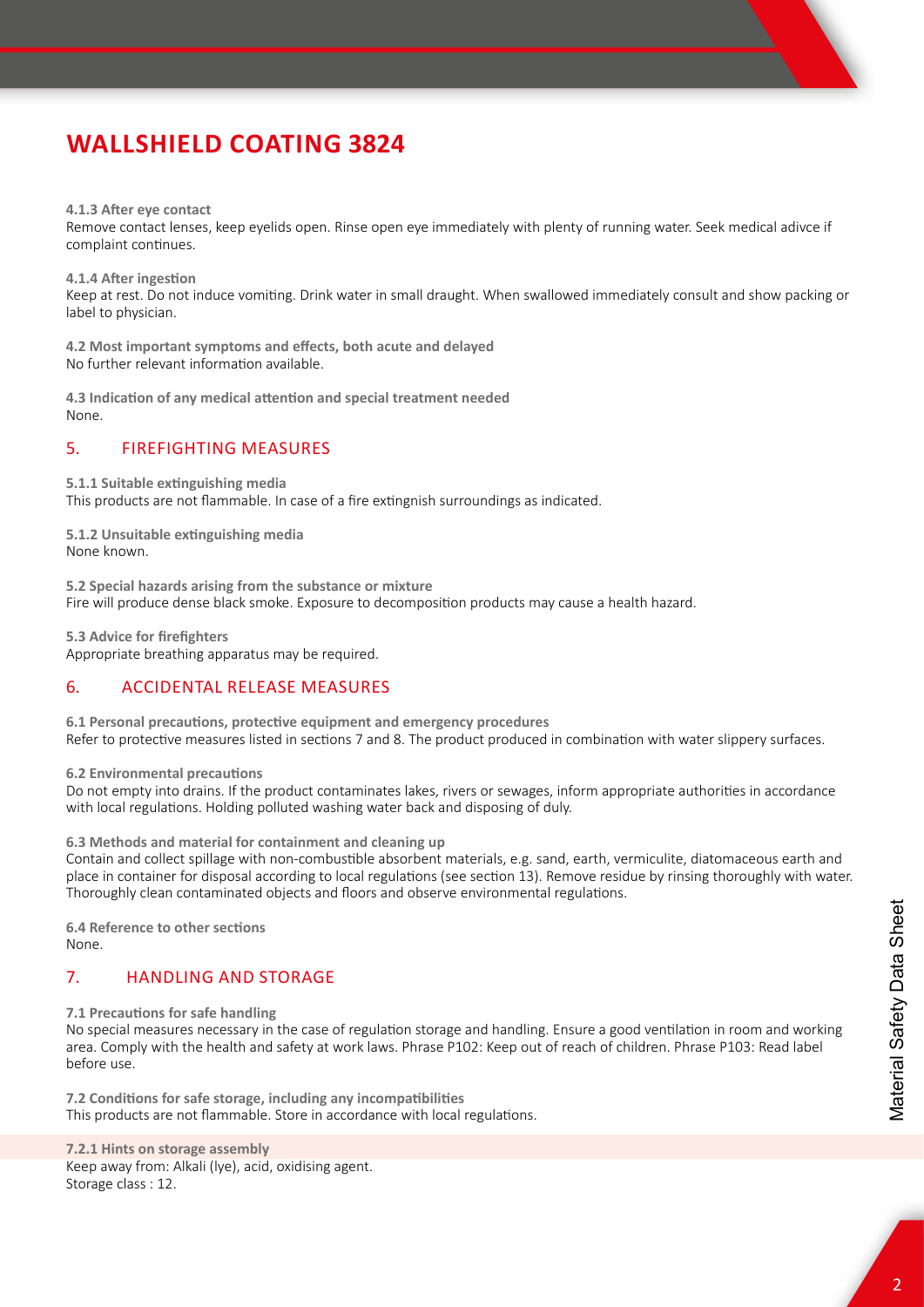**7.2.2 Further information on storage conditions**

Observe label and technical data sheet precautions. Keep only in the original container in a cool, well-ventilated place. Protect against Heat. Frost. Containers which are opened must be carefully resealed and kept upright to prevent leakage.

**7.3 Specific end use(s)** Basic coatings interior and exterior.

## 8. EXPOSURE CONTROLS/PERSONAL PROTECTION

**8.1 Control parameters, occupational exposure limit values**

Informations on occupational exposure to RCP-method TRGS 900 ( D ). Limit value type (country of origin) : TRGS 900 ( D ). Limit value : Not relevant.

### **8.2 Personal protective equipment**

Avoid contact with eyes and skin. Immediately remove all contaminated clothing. Do not eat or drink during work - no smoking. Wash hands before breaks and after work..

#### **8.2.1 Respiratory protection**

Breathing protection equipment is not required at brush or roll application. Do not breathe spray. By spraying: Use filter mask P2 (white).

#### **8.2.2 Hand protection**

At use as agreed a protective gloves from nitrile rubber with a material thickness 0.4 mm has to be used. Notes of the manufacturer have to be taken into account. Penetration time of the glove material: >= 8 h. By longer or repeated contact the penetration times can be considerably shorter. The protective gloves should replaced after the first wear out or a damage of the gloves. Gloves of cotton should be used under the gloves of polychloropren or nitrile rubber. After washing hands replace lost skin fat by fat containing skin creams.

**8.2.3 Eye protection** Use protection glasses in case of spattering.

**8.2.4 Body protection** Using protective clothing. If the product must sprayed, use aprotective clothing.

**8.2.5 Environmental exposure controls** See chapter 7. No additional measures necessary.

## 9. PHYSICAL AND CHEMICAL PROPERTIES

**9.1 Information on basic physical and chemical properties**

**9.1.1 Appearance** Form: Liquid to pasty.

**9.1.2 Odour** Characteristic.

**9.1.3 Odour threshold** Not determined.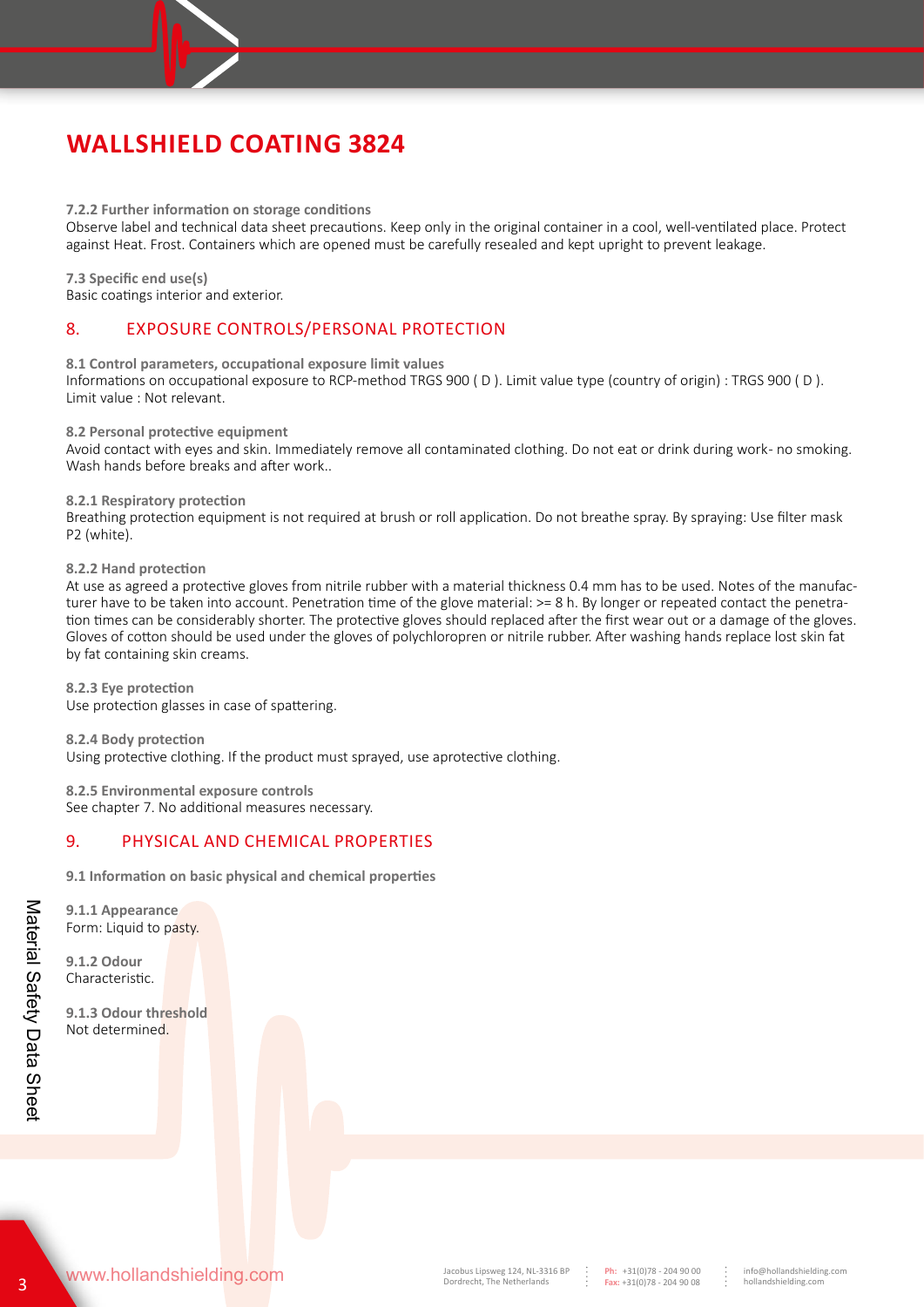#### **9.1.4 Relevant safety data**

| Boiling temperature             | Not applicable.                            |  |
|---------------------------------|--------------------------------------------|--|
| Flash point                     | Not applicable.                            |  |
| Ignition temperature            | Not applicable.                            |  |
| Vapour pressure                 | Not determined.                            |  |
| Density                         | See technical data sheet.                  |  |
| Solvent separation test         | Not applicable.                            |  |
| Solvent content in all products | 0%.                                        |  |
| pH value:                       | 8                                          |  |
| Viscosity                       | Liquid to pasty, see technical data sheet. |  |
| VOC value                       | See technical data sheet, max. 0.2 g/l.    |  |

**9.2 Other information** None.

## 10. STABILITY AND REACTIVITY

**10.1 Reactivity**

No dangers connected by a possible reactivity of the product are known to proper handling and storage.

**10.2 Chemical stability** Stable under recommended storage and handling conditions (see section 7).

**10.3 Possibility of hazardous reactions** No dangerous reactions are known if stored and handled correctly.

**10.4 Conditions to avoid** Keep away from frost, heat and direct sunlight.

**10.5 Incompatible materials** No dangerous reaction known. Keep away from oxidizing agents, strongly alkaline and strongly acid materials in order to avoid exothermic reactions.

**10.6 Hazardous decomposition products** No dangerous decomposition product are known if stored and handled correctly. When exposed to high temperatures or in case of fire hazardous decomposition products such as carbon dioxide, carbon monoxide, smoke, nitric oxides or thick, black smoke may produced.

## 11. TOXICOLOGICAL INFORMATION

Toxicological data are not available. The classification was carried out according to the calculation method of the Preparations Directive (1999/45/EC).

**11.1 Information on toxicological effects, acute effects** Acute oral toxicity: None. Acute dermal toxicity: None. Acute inhalation toxicity: None.

**11.1.1 Sensitisation** Not sensitising.

**11.1.2 Repeated dose toxicity (subacute, subchronic, chronic)** Toxicological data are not available.

**11.1.3 CMR effects (carcinogenicity, mutagenicity and toxicity for reproduction)** Carcinogenicity: No data. Germ cell mutagenicity/Genotoxicity: No data. Reproductive toxicity: No data.

## 12. ECOLOGICAL INFORMATION

**12.1 Toxicity** Acute or chronic damages to water organisms by the product in the aquatic environment are not expecting.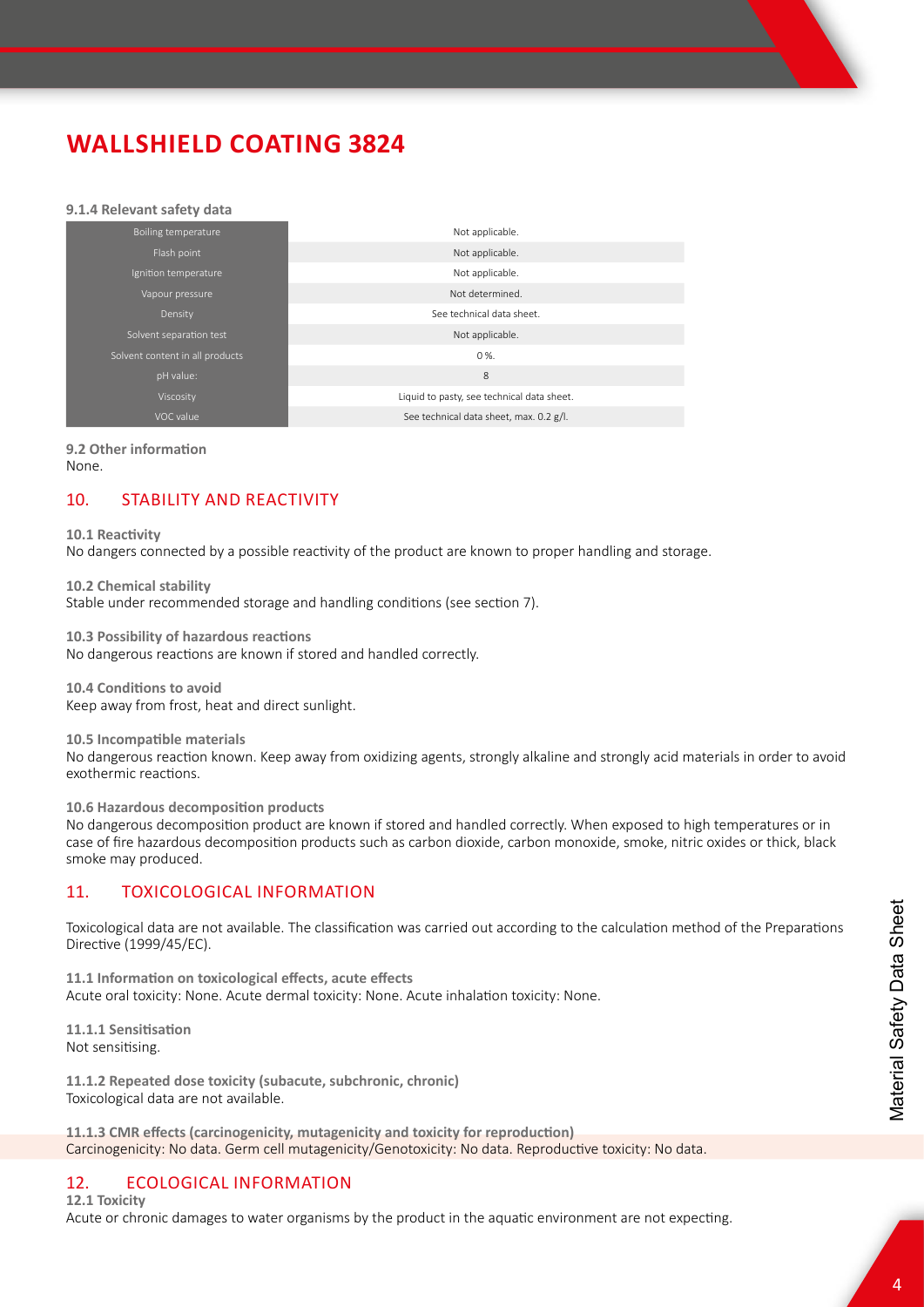**12.2 Persistence and degradability** These are not data available.

**12.3 Bioaccumulative potential** These are not data available.

**12.4 Mobility in soil** These are not data available.

**12.5 Results of PBT and vPvB assessment** These are not data available.

**12.6 Other adverse effects** These are not data available.

### **12.7 Additional ecological information**

Avoid exposing into ground, waterways and drainage. The product is evaluated according the method of 1999/45/EC and is not classified as harmful for the enviroment bus contents components witch are harmful for the enviroment. See sections 2 and 3 for details.

### 13. DISPOSAL CONSIDERATIONS

#### **13.1 Waste treatment methods**

Packaging with not dry uped residues have to droped at official collecting sites. Do not empty into waters or drains. Packaging with dry uped residues can be disposed together with household garbage or building site garbage.

**13.1.1 Waste key**

Disposal-definition No. (AVV-Code): 08 01 12 Paint and varnish waste with the exception of the ones who come under 08 01 11 \*.

#### **13.1.2 Contaminated packaging**

Contaminated packaging must be emptied of all residues and, following appropriate cleaning, may be sent to a recycling plant. Uncleaned packaging must be disposed of in the same manner as the medium.

## 14. TRANSPORT INFORMATION

**14.1 UN number**

No dangerous good in sense of this transport regulation.

**14.2 UN proper shipping name** No dangerous good in sense of this transport regulation.

**14.3 Transport hazard class(es)** No dangerous good in sense of this transport regulation..

#### **14.4 Packing group** No dangerous good in sense of this transport regulation.

**14.5 Environmental hazards**

No dangerous good in sense of this transport regulation.

**14.6 Special precautions for user** None.